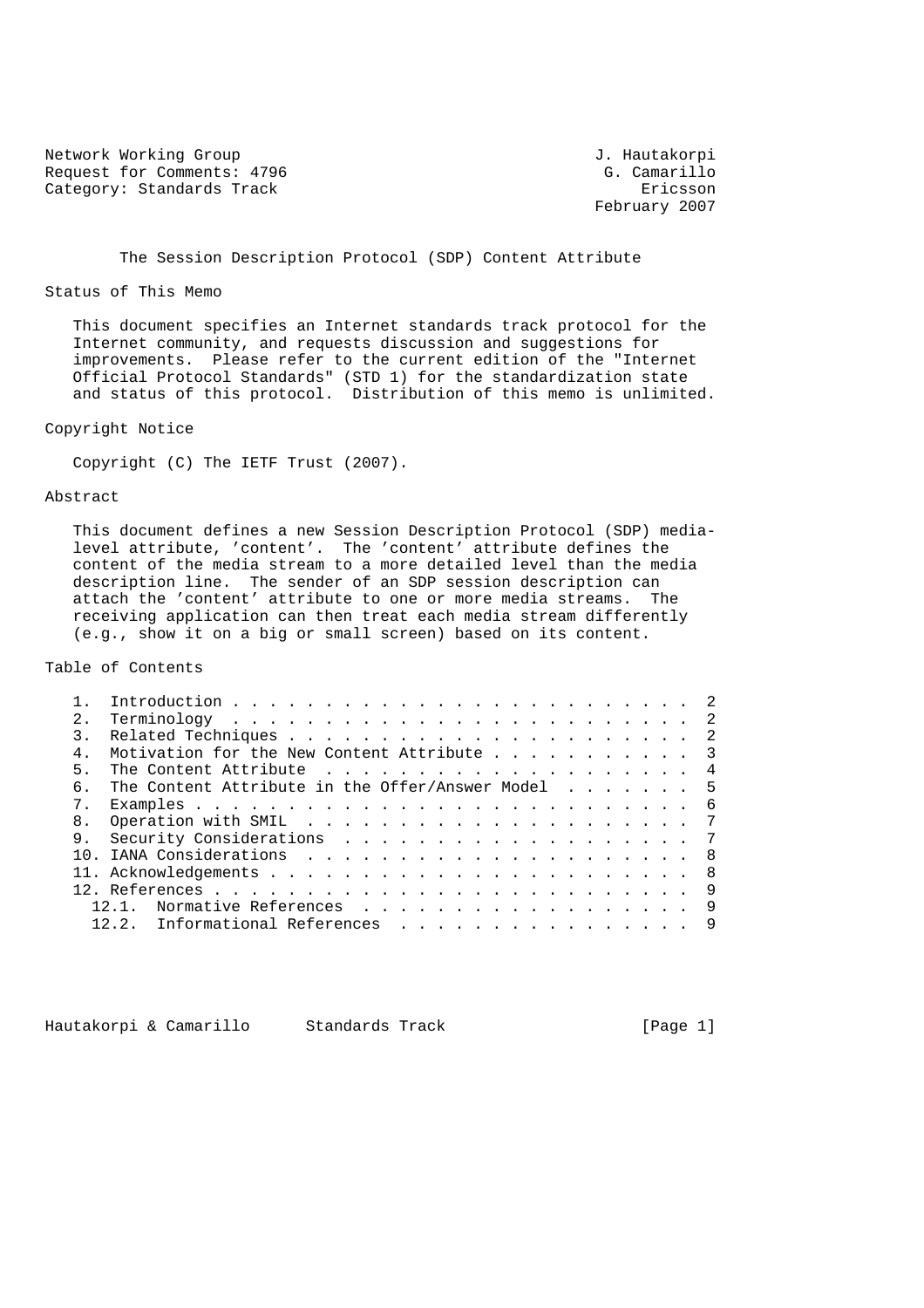# 1. Introduction

 The Session Description Protocol (SDP) [1] is a protocol that is intended to describe multimedia sessions for the purposes of session announcement, session invitation, and other forms of multimedia session initiation. One of the most typical use cases of SDP is where it is used with the Session Initiation Protocol (SIP) [5].

 There are situations where one application receives several similar media streams, which are described in an SDP session description. The media streams can be similar in the sense that their content cannot be distinguished just by examining their media description lines (e.g., two video streams). The 'content' attribute is needed so that the receiving application can treat each media stream appropriately based on its content.

 This specification defines the SDP 'content' media-level attribute, which provides more information about the media stream than the 'm' line in an SDP session description.

 The main purpose of this specification is to allow applications to take automated actions based on the 'content' attributes. However, this specification does not define those actions. Consequently, two implementations can behave completely differently when receiving the same 'content' attribute.

## 2. Terminology

 In this document, the key words "MUST", "MUST NOT", "REQUIRED", "SHALL", "SHALL NOT", "SHOULD", "SHOULD NOT", "RECOMMENDED", "NOT RECOMMENDED", "MAY", and "OPTIONAL" are to be interpreted as described in BCP 14, RFC 2119 [3], and indicate requirement levels for compliant implementations.

## 3. Related Techniques

 The 'label' attribute [10] enables a sender to attach a pointer to a particular media stream. The namespace of the 'label' attribute itself is unrestricted; so, in principle, it could also be used to convey information about the content of a media stream. However, in practice, this is not possible because of the need for backward compatibility. Existing implementations of the 'label' attribute already use values from that unrestricted namespace in an application-specific way. So, it is not possible to reserve portions of the 'label' attribute's namespace without possible conflict with already used application-specific labels.

Hautakorpi & Camarillo Standards Track (Page 2)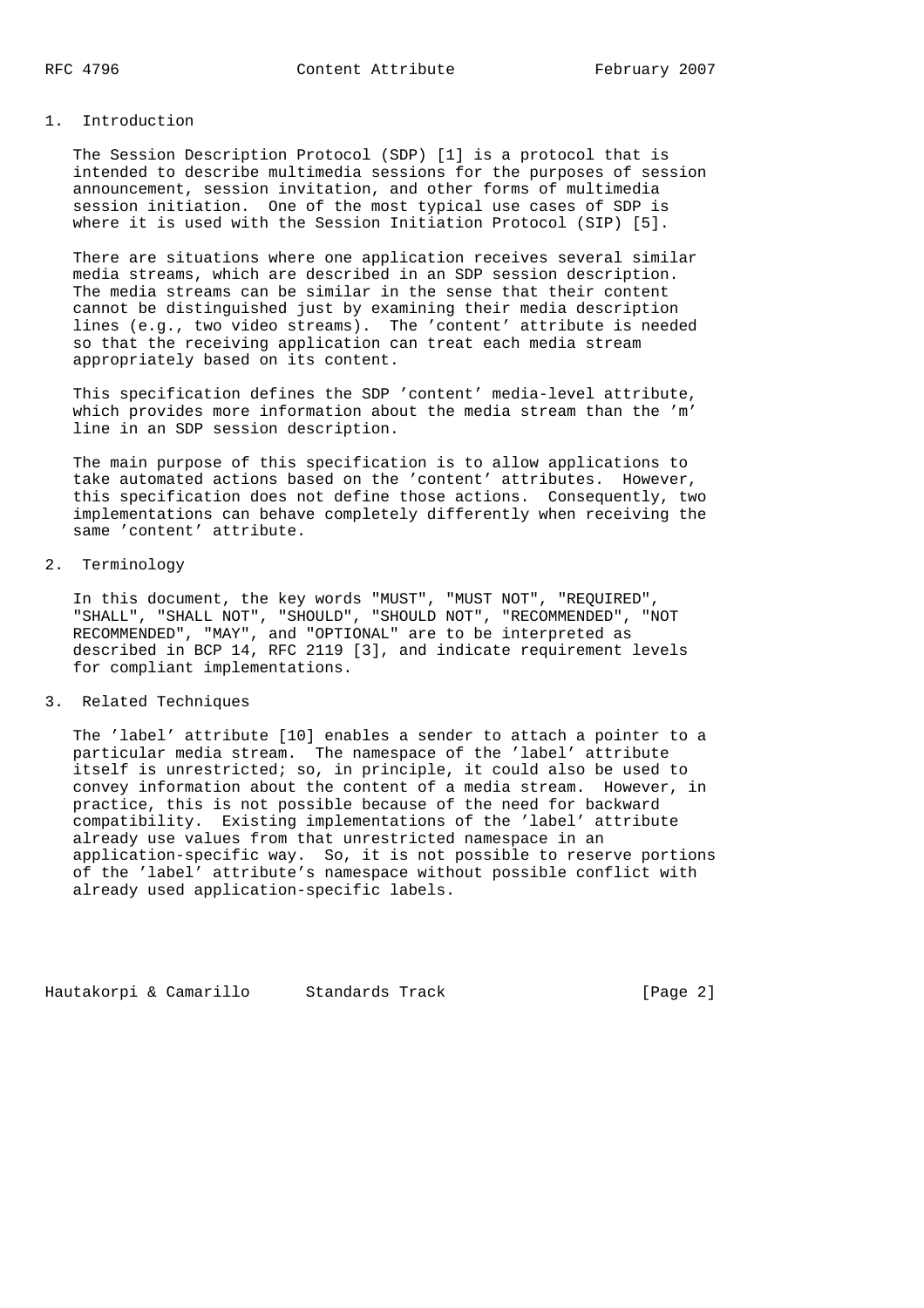It is possible to assign semantics to a media stream with an external document that uses the 'label' attribute as a pointer. The downside of this approach is that it requires an external document. Therefore, this kind of mechanism is only applicable to special use cases where such external documents are used (e.g., centralized conferencing).

 Yet another way to attach semantics to a media stream is to use the 'i' SDP attribute, defined in [1]. However, values of the 'i' attribute are intended for human users and not for automata.

## 4. Motivation for the New Content Attribute

 Currently, SDP does not provide any means for describing the content of a media stream (e.g., speaker's image, slides, sign language) in a form that the application can understand. Of course, the end user can see the content of the media stream and read its title, but the application cannot understand what the media stream contains.

 The application that is receiving multiple similar (e.g., same type and format) media streams needs, in some cases, to know what the contents of those streams are. This kind of situation occurs, for example, in cases where presentation slides, the speaker's image, and sign language are transported as separate media streams. It would be desirable that the receiving application could distinguish them in a way that it could handle them automatically in an appropriate manner.

| speaker's        |                        |  |
|------------------|------------------------|--|
| image            |                        |  |
|                  | presentation<br>slides |  |
| sign<br>language |                        |  |
|                  |                        |  |

#### Figure 1: Application's Screen

 Figure 1 shows a screen of a typical communication application. The 'content' attribute makes it possible for the application to decide where to show each media stream. From an end user's perspective, it

Hautakorpi & Camarillo Standards Track (Page 3)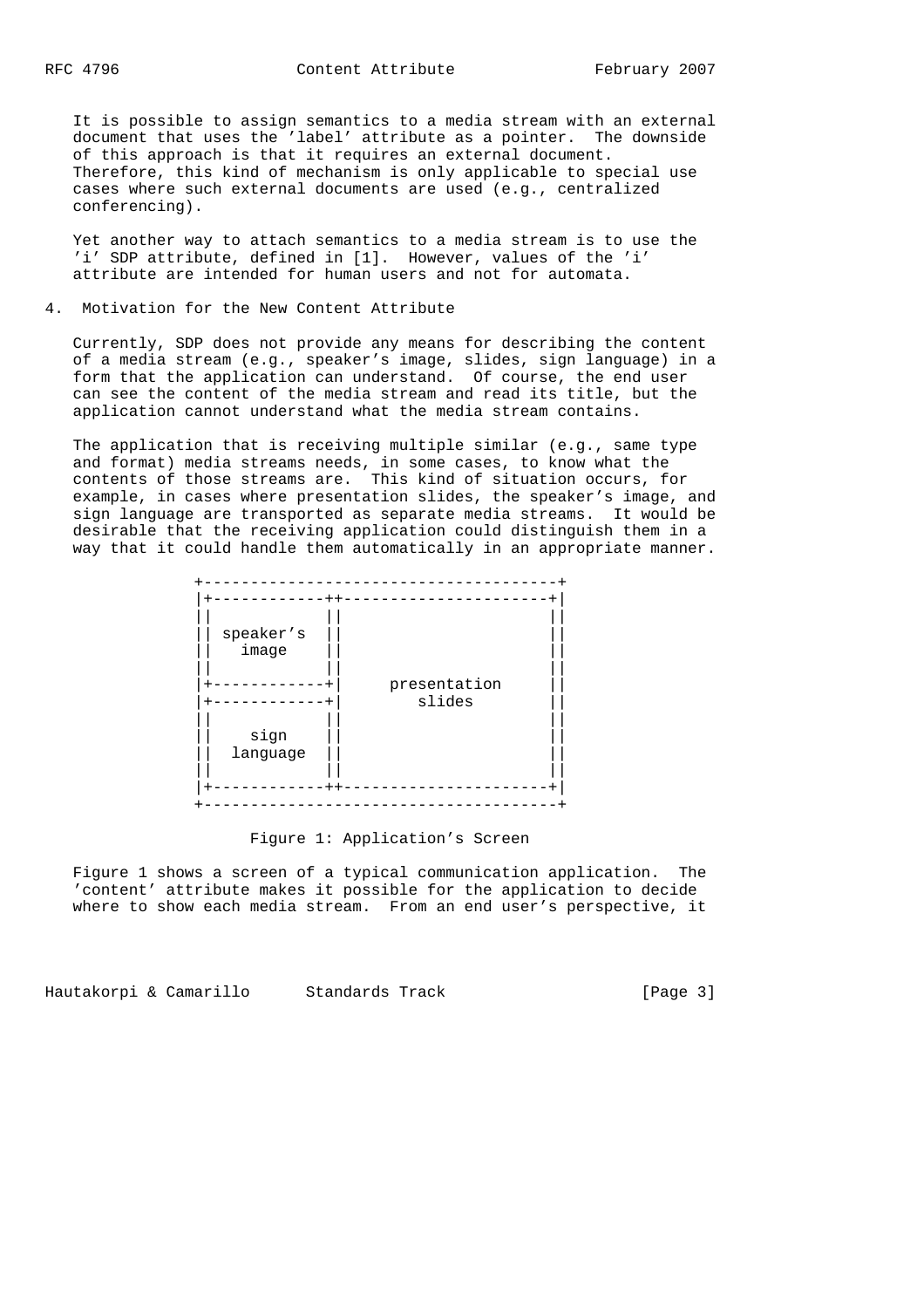is desirable that the user does not need to arrange each media stream every time a new media session starts.

 The 'content' attribute could also be used in more complex situations. An example of such a situation is an application controlling equipment in an auditorium. An auditorium can have many different output channels for video (e.g., main screen and two smaller screens) and audio (e.g., main speakers and headsets for the participants). In this kind of environment, a lot of interaction from the end user who operates the application would be required in absence of cues from a controlling application. The 'content' attribute would make it possible, for example, for an end user to specify, only once, which output each media stream of a given session should use. The application could automatically apply the same media layout for subsequent sessions. So, the 'content' attribute can help reduce the amount of required end-user interaction considerably.

## 5. The Content Attribute

 This specification defines a new media-level value attribute, 'content'. Its formatting in SDP is described by the following ABNF (Augmented Backus-Naur Form) [2]:

| content-attribute | = "a=content:" mediacnt-tag              |
|-------------------|------------------------------------------|
| mediacnt-tag      | $=$ mediacnt $*(", "$ mediacnt)          |
| mediacnt          | $=$ "slides" / "speaker" / "sl" / "main" |
|                   | / "alt" / mediacnt-ext                   |
| mediacnt-ext      | = token                                  |

 The 'content' attribute contains one or more tokens, which MAY be attached to a media stream by a sending application. An application MAY attach a 'content' attribute to any media stream it describes.

 This document provides a set of pre-defined values for the 'content' attribute. Other values can be defined in the future. The pre defined values are:

 slides: the media stream includes presentation slides. The media type can be, for example, a video stream or a number of instant messages with pictures. Typical use cases for this are online seminars and courses. This is similar to the 'presentation' role in H.239 [12].

Hautakorpi & Camarillo Standards Track (Page 4)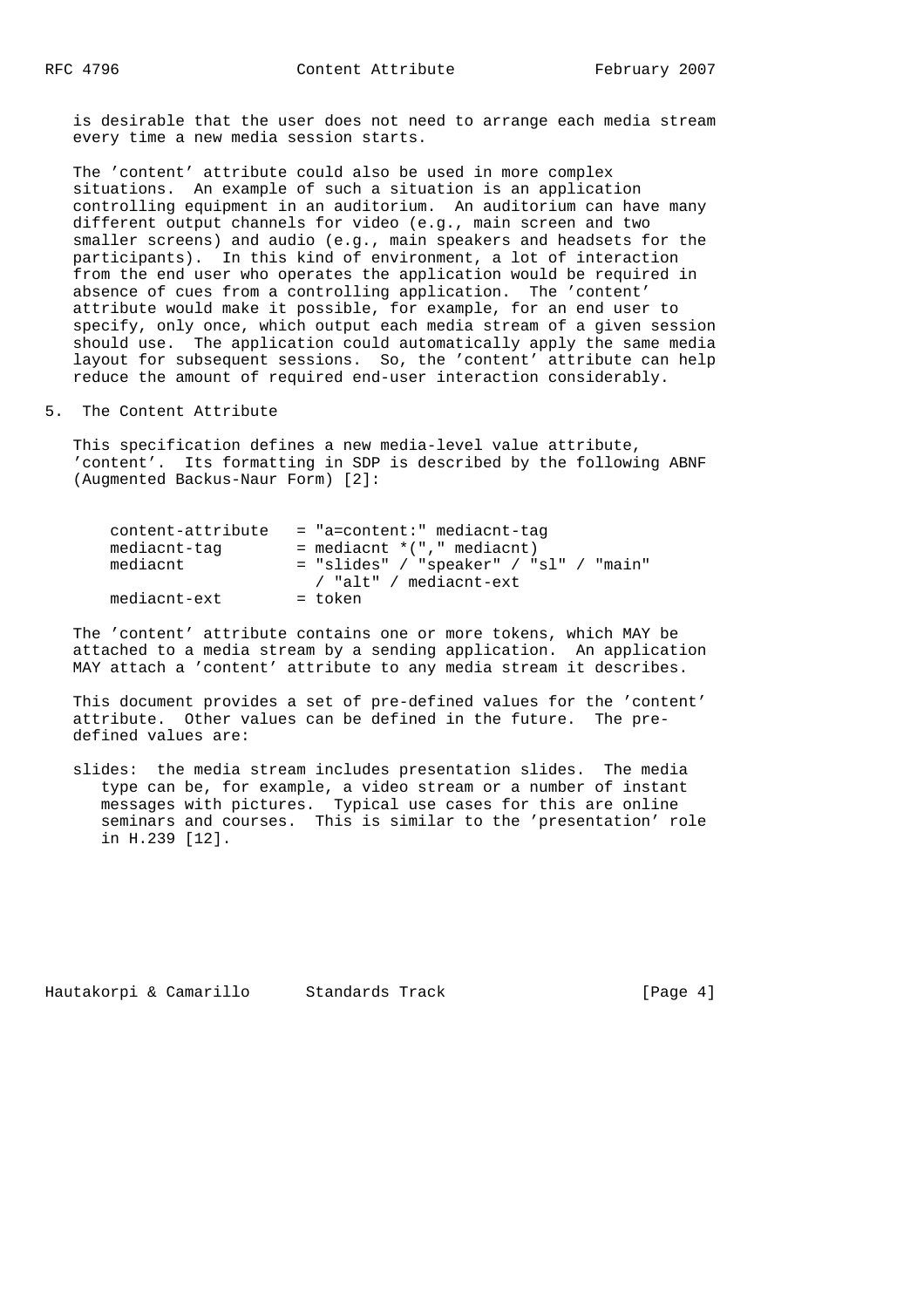- speaker: the media stream contains the image of the speaker. The media can be, for example, a video stream or a still image. Typical use cases for this are online seminars and courses.
- sl: the media stream contains sign language. A typical use case for this is an audio stream that is translated into sign language, which is sent over a video stream.
- main: the media stream is taken from the main source. A typical use case for this is a concert where the camera is shooting the performer.
- alt: the media stream is taken from the alternative source. A typical use case for this is an event where the ambient sound is separated from the main sound. The alternative audio stream could be, for example, the sound of a jungle. Another example is the video of a conference room, while the main stream carries the video of the speaker. This is similar to the 'live' role in H.239.

 All these values can be used with any media type. We chose not to restrict each value to a particular set of media types in order not to prevent applications from using innovative combinations of a given value with different media types.

 The application can make decisions on how to handle a single media stream based on both the media type and the value of the 'content' attribute. If the application does not implement any special logic for the handling of a given media type and 'content' value combination, it applies the application's default handling for the media type.

 Note that the same 'content' attribute value can occur more than once in a single session description.

6. The Content Attribute in the Offer/Answer Model

 This specification does not define a means to discover whether the peer endpoint understands the 'content' attribute because 'content' values are just informative at the offer/answer model [8] level. The fact that the peer endpoint does not understand the 'content' attribute does not keep the media session from being established. The only consequence is that end user interaction on the receiving side may be required to direct the individual media streams appropriately.

Hautakorpi & Camarillo Standards Track (Page 5)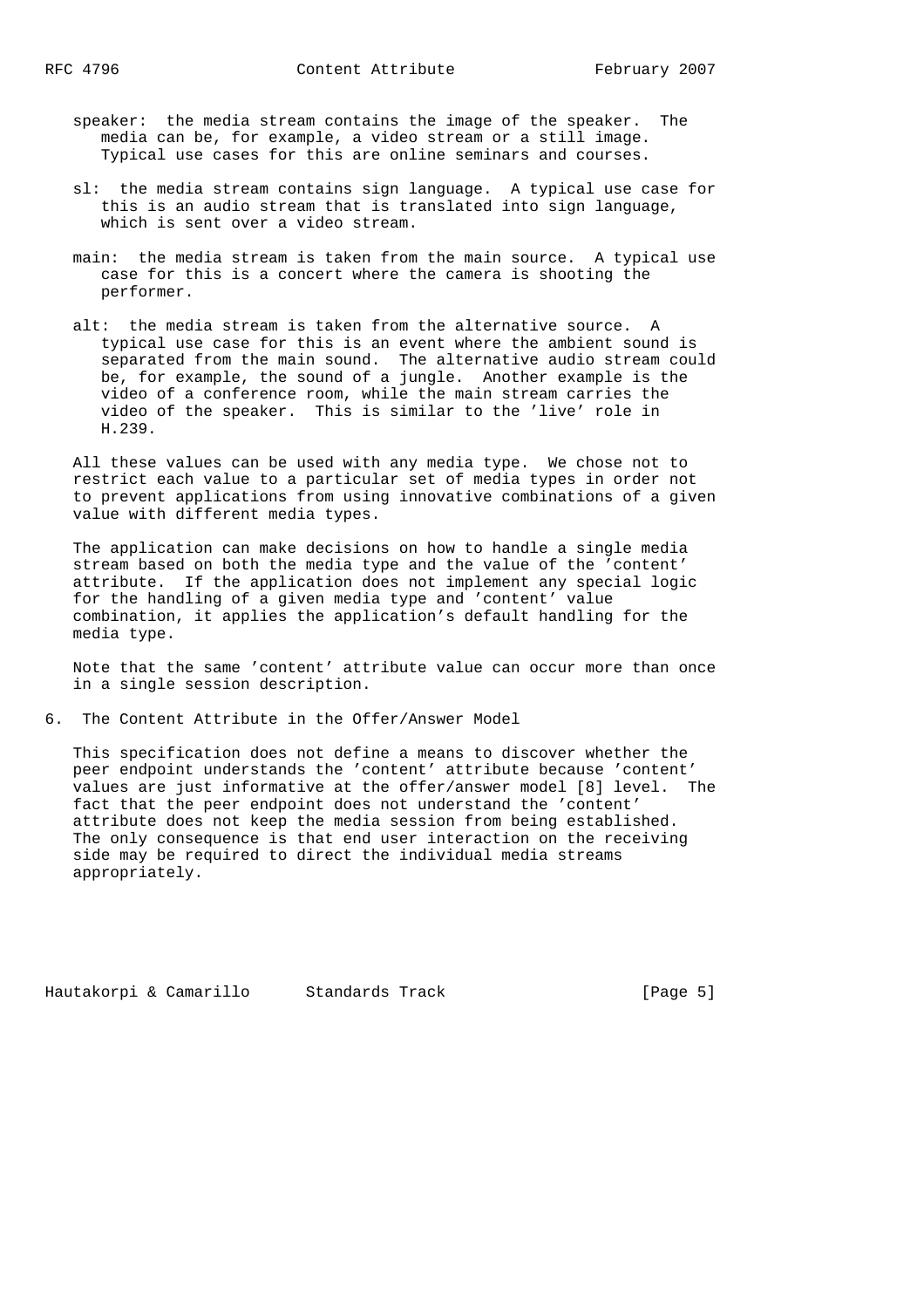The 'content' attribute describes the data that the application generating the SDP session description intends to send over a particular media stream. The 'content' values for both directions of a media stream do not need to be the same. Therefore, an SDP answer MAY contain 'content' attributes even if none were present in the offer. Similarly, the answer MAY contain no 'content' attributes even if they were present in the offer. Furthermore, the values of 'content' attributes do not need to match in an offer and an answer.

 The 'content' attribute can also be used in scenarios where SDP is used in a declarative style. For example, 'content' attributes can be used in SDP session descriptors that are distributed with Session Announcement Protocol (SAP) [9].

7. Examples

 There are two examples in this section. The first example, shown below, uses a single 'content' attribute value per media stream:

 $v=0$  o=Alice 292742730 29277831 IN IP4 131.163.72.4 s=Second lecture from information technology c=IN IP4 131.164.74.2  $t=0$  0 m=video 52886 RTP/AVP 31 a=rtpmap:31 H261/9000 a=content:slides m=video 53334 RTP/AVP 31 a=rtpmap:31 H261/9000 a=content:speaker m=video 54132 RTP/AVP 31 a=rtpmap:31 H261/9000 a=content:sl

 The second example, below, is a case where there is more than one 'content' attribute value per media stream. The difference with the previous example is that now the conferencing system might automatically mix the video streams from the presenter and slides:

Hautakorpi & Camarillo Standards Track (Page 6)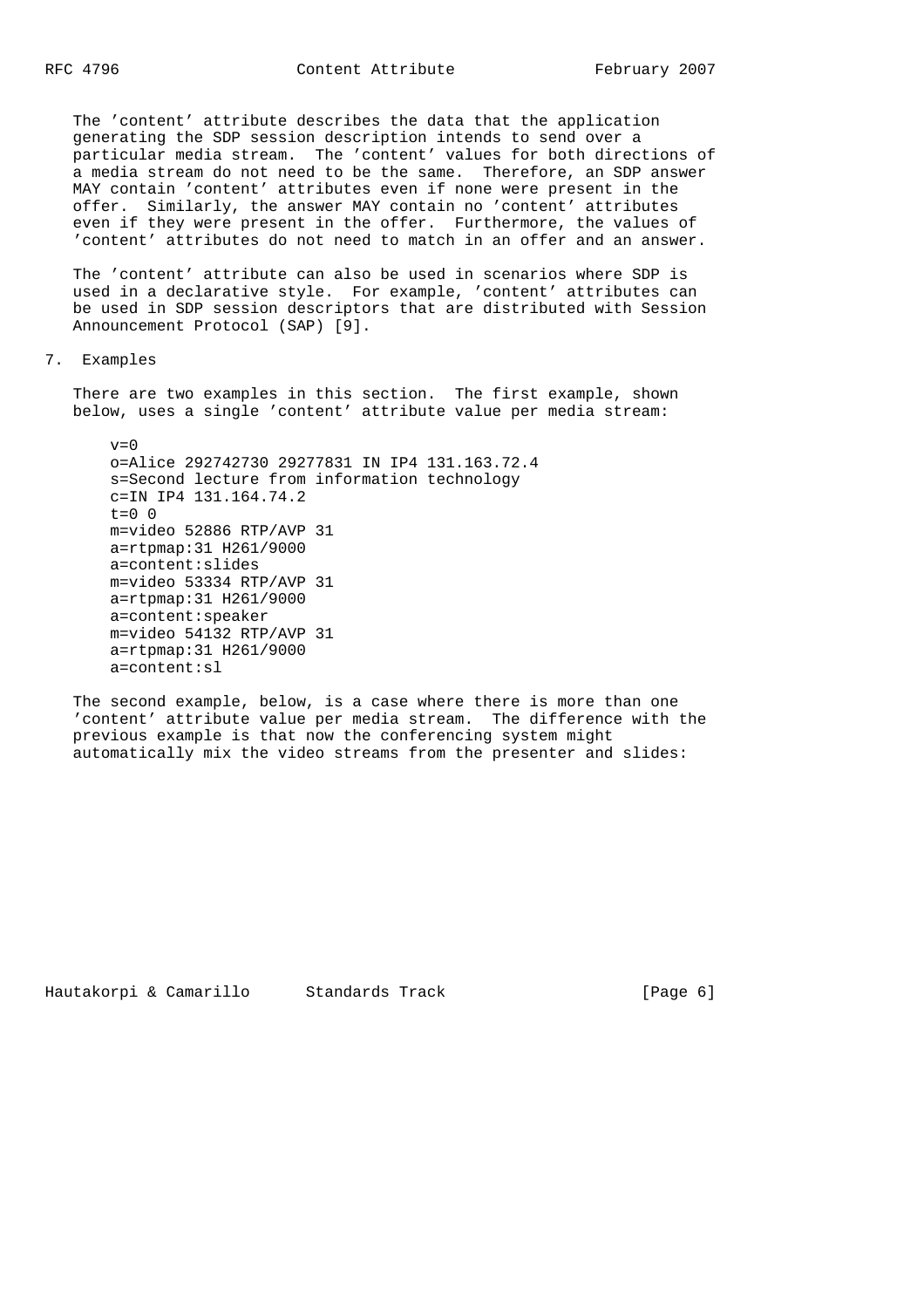$v=0$  o=Alice 292742730 29277831 IN IP4 131.163.72.4 s=Second lecture from information technology c=IN IP4 131.164.74.2  $t=0$  0 m=video 52886 RTP/AVP 31 a=rtpmap:31 H261/9000 a=content:slides,speaker m=video 54132 RTP/AVP 31 a=rtpmap:31 H261/9000 a=content:sl

8. Operation with SMIL

 The values of 'content' attribute, defined in Section 5, can also be used with Synchronized Multimedia Integration Language (SMIL) [11]. SMIL contains a 'param' element, which is used for describing the content of a media flow. However, this 'param' element, like the 'content' attribute, provides an application-specific description of the media content.

 Details on how to use the values of the 'content' attribute with SMIL's 'param' element are outside the scope of this specification.

9. Security Considerations

 An attacker may attempt to add, modify, or remove 'content' attributes from a session description. Depending on how an implementation chooses to react to the presence or absence of a given 'content' attribute, this could result in an application behaving in an undesirable way; therefore, it is strongly RECOMMENDED that integrity protection be applied to the SDP session descriptions.

 Integrity protection can be provided for a session description carried in an SIP [5], e.g., by using S/MIME [6] or Transport Layer Security (TLS) [7].

 It is assumed that values of 'content' attribute do not contain data that would be truly harmful if it is exposed to a possible attacker. It must be noted that the initial set of values does not contain any data that would require confidentiality protection. However, S/MIME and TLS can be used to protect confidentiality, if needed.

Hautakorpi & Camarillo Standards Track (Page 7)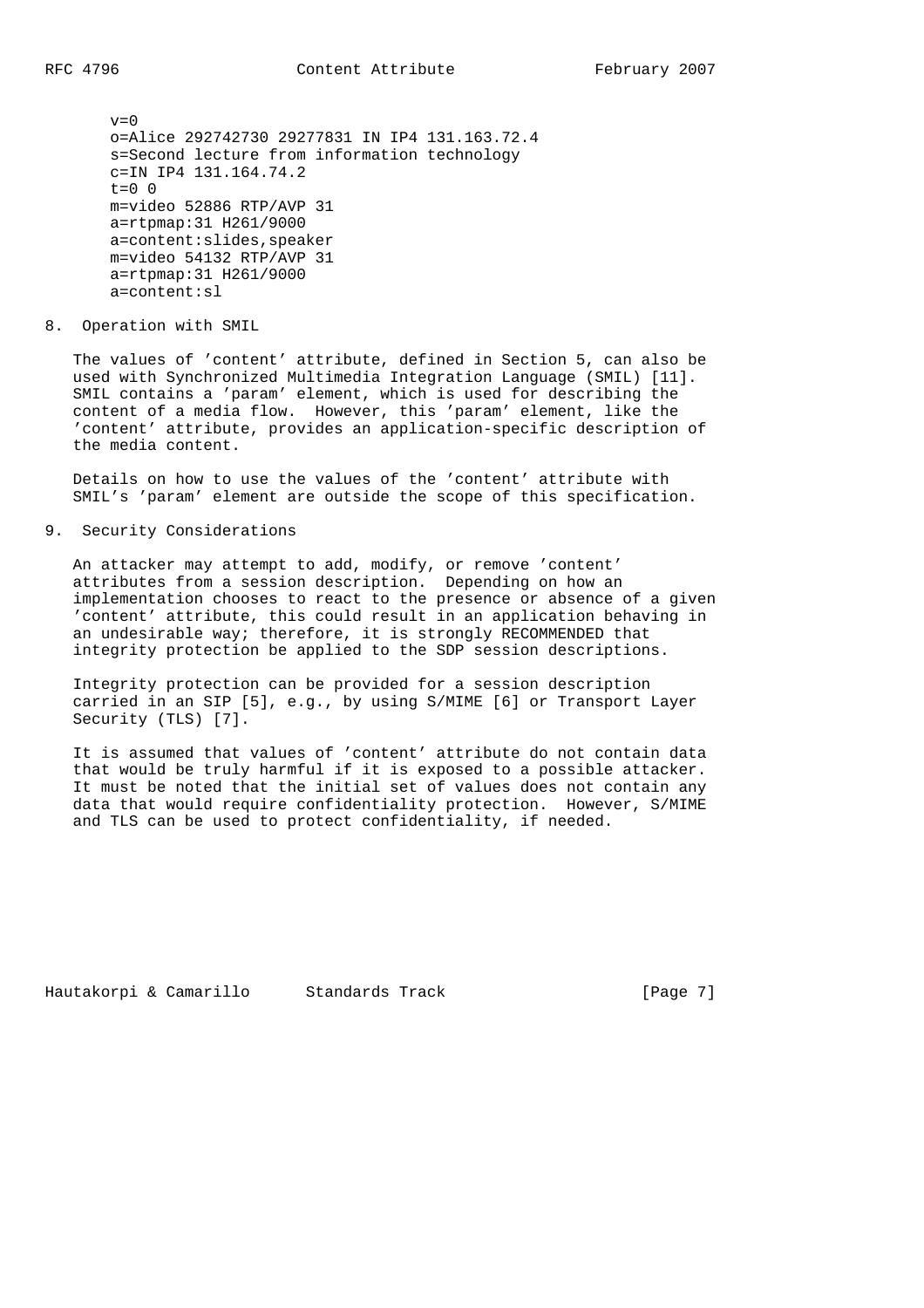10. IANA Considerations

 This document defines a new 'content' attribute for SDP. It also defines an initial set of values for it. Some general information regarding the 'content' attribute is presented in the following:

Contact name: Jani Hautakorpi <Jani.Hautakorpi@ericsson.com>.

Attribute name: 'content'.

Type of attribute Media level.

Subject to charset: No.

 Purpose of attribute: The 'content' attribute gives information from the content of the media stream to the receiving application.

 Allowed attribute values: "slides", "speaker", "sl", "main", "alt", and any other registered values.

 The IANA created a subregistry for 'content' attribute values under the Session Description Protocol (SDP) Parameters registry. The initial values for the subregistry are as follows:

 Value of 'content' attribute Reference Description ---------------------------- --------- ----------- RFC 4796 Presentation slides speaker RFC 4796 Image from the speaker sl RFC 4796 Sign language main RFC 4796 Main media stream alt RFC 4796 Alternative media stream

 As per the terminology in RFC 2434 [4], the registration policy for new values for the 'content' parameter shall be 'Specification Required'.

 If new values for 'content' attributes are specified in the future, they should consist of a meta description of the contents of a media stream. New values for 'content' attributes should not describe things like what to do in order to handle a stream.

#### 11. Acknowledgements

 The authors would like to thank Arnoud van Wijk and Roni Even, who provided valuable ideas for this document. We wish to also thank Tom Taylor for his thorough review.

Hautakorpi & Camarillo Standards Track (Page 8)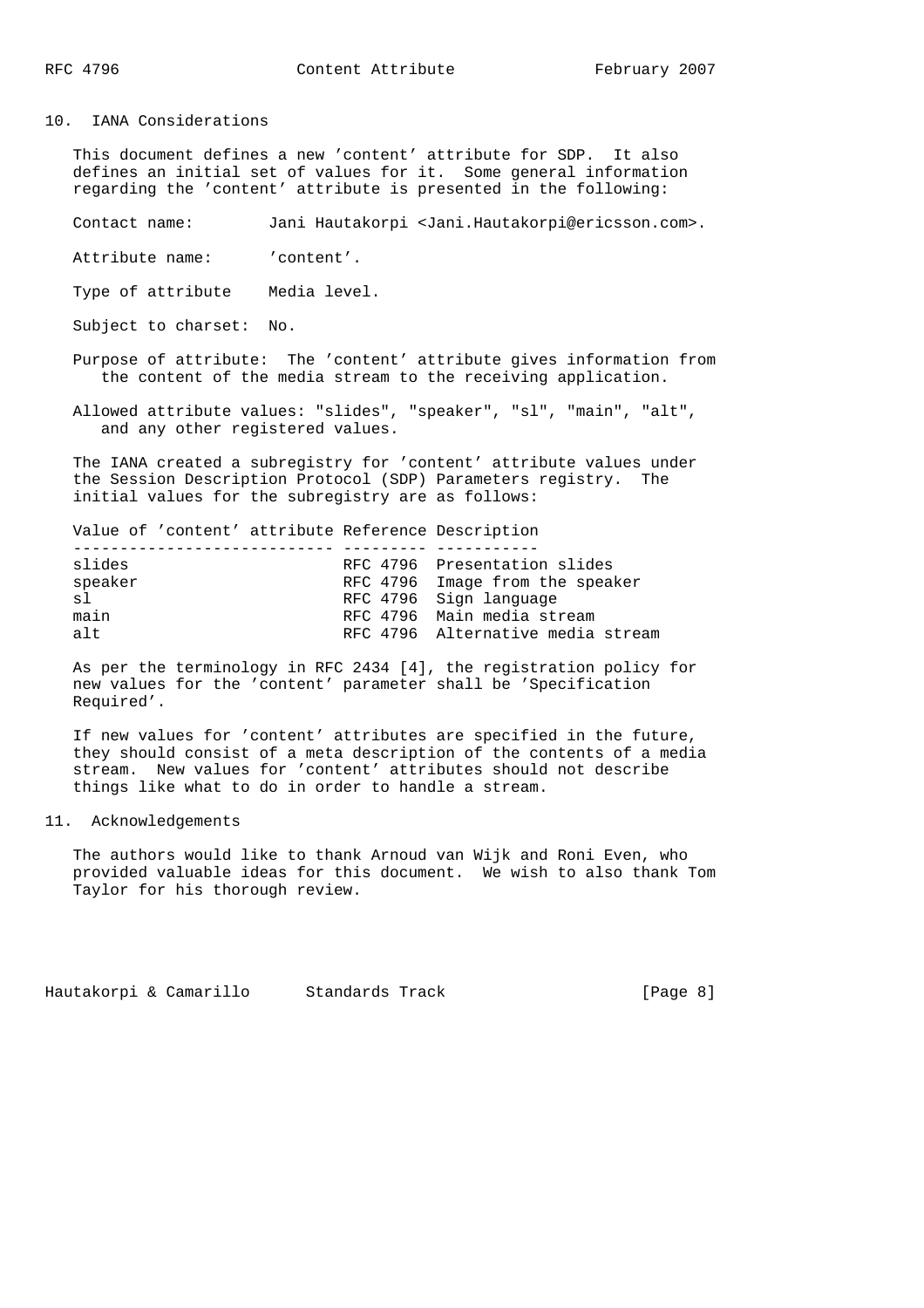# 12. References

- 12.1. Normative References
	- [1] Handley, M., Jacobson, V., and C. Perkins, "SDP: Session Description Protocol", RFC 4566, July 2006.
	- [2] Crocker, D., Ed. and P. Overell, "Augmented BNF for Syntax Specifications: ABNF", RFC 4234, October 2005.
	- [3] Bradner, S., "Key words for use in RFCs to Indicate Requirement Levels", BCP 14, RFC 2119, March 1997.
	- [4] Narten, T. and H. Alvestrand, "Guidelines for Writing an IANA Considerations Section in RFCs", BCP 26, RFC 2434, October 1998.
- 12.2. Informational References
	- [5] Rosenberg, J., Schulzrinne, H., Camarillo, G., Johnston, A., Peterson, J., Sparks, R., Handley, M., and E. Schooler, "SIP: Session Initiation Protocol", RFC 3261, June 2002.
	- [6] Ramsdell, B., "Secure/Multipurpose Internet Mail Extensions (S/MIME) Version 3.1 Message Specification", RFC 3851, July 2004.
	- [7] Dierks, T. and E. Rescorla, "The Transport Layer Security (TLS) Protocol Version 1.1", RFC 4346, April 2006.
	- [8] Rosenberg, J. and H. Schulzrinne, "An Offer/Answer Model with Session Description Protocol (SDP)", RFC 3264, June 2002.
	- [9] Handley, M., Perkins, C., and E. Whelan, "Session Announcement Protocol", RFC 2974, October 2000.
	- [10] Levin, O. and G. Camarillo, "The Session Description Protocol (SDP) Label Attribute", RFC 4574, August 2006.
	- [11] Michel, T. and J. Ayars, "Synchronized Multimedia Integration Language (SMIL 2.0) - [Second Edition]", World Wide Web Consortium Recommendation REC-SMIL2-20050107, January 2005, <http://www.w3.org/TR/2005/REC-SMIL2-20050107>.
	- [12] ITU-T, "Infrastructure of audiovisual services Systems aspects; Role management and additional media channels for H.300-series terminals", Series H H.239, July 2003.

Hautakorpi & Camarillo Standards Track (Page 9)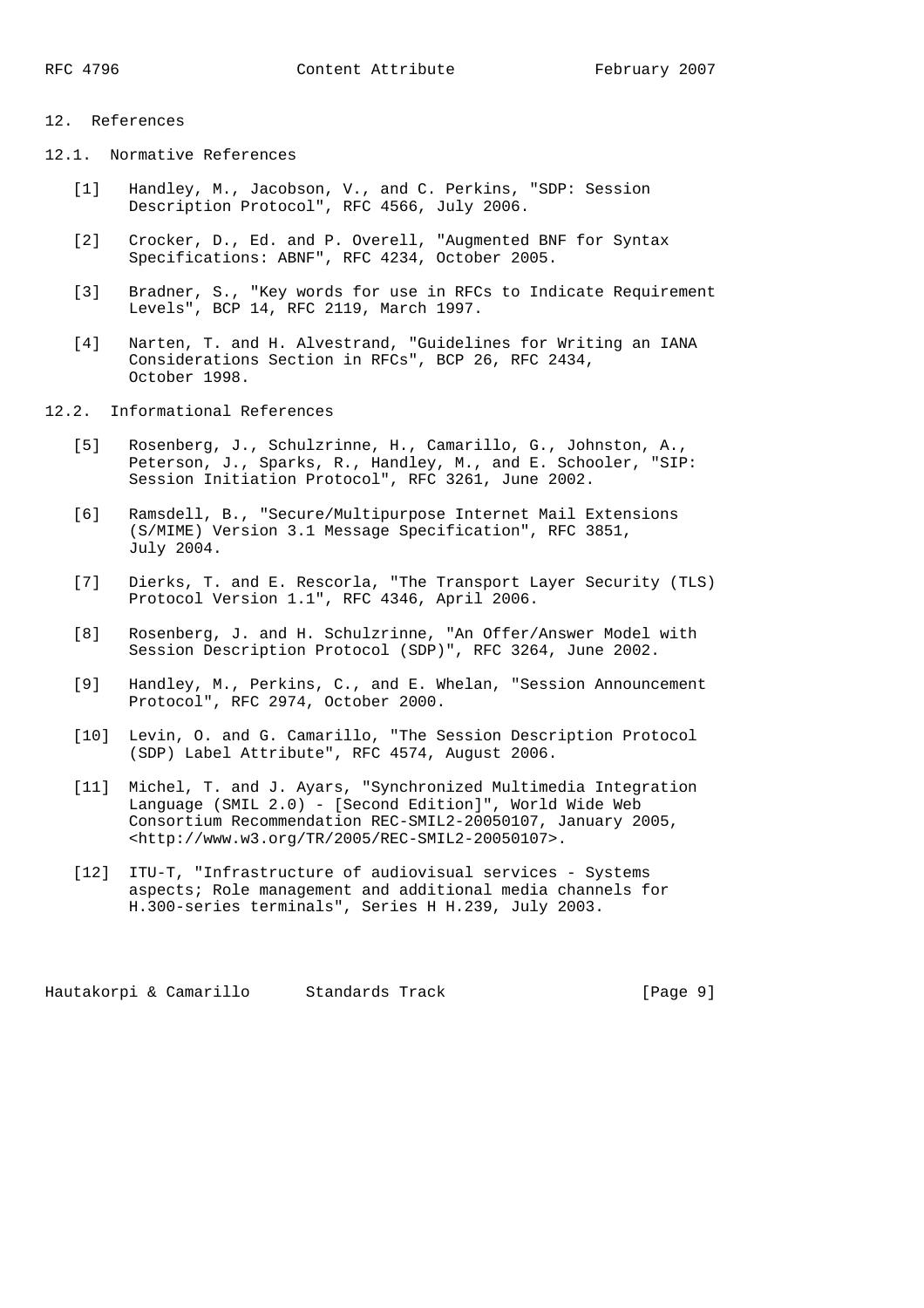Authors' Addresses Jani Hautakorpi Ericsson Hirsalantie 11

Jorvas 02420

Finland

EMail: Jani.Hautakorpi@ericsson.com

 Gonzalo Camarillo Ericsson Hirsalantie 11 Jorvas 02420 Finland

EMail: Gonzalo.Camarillo@ericsson.com

Hautakorpi & Camarillo Standards Track [Page 10]